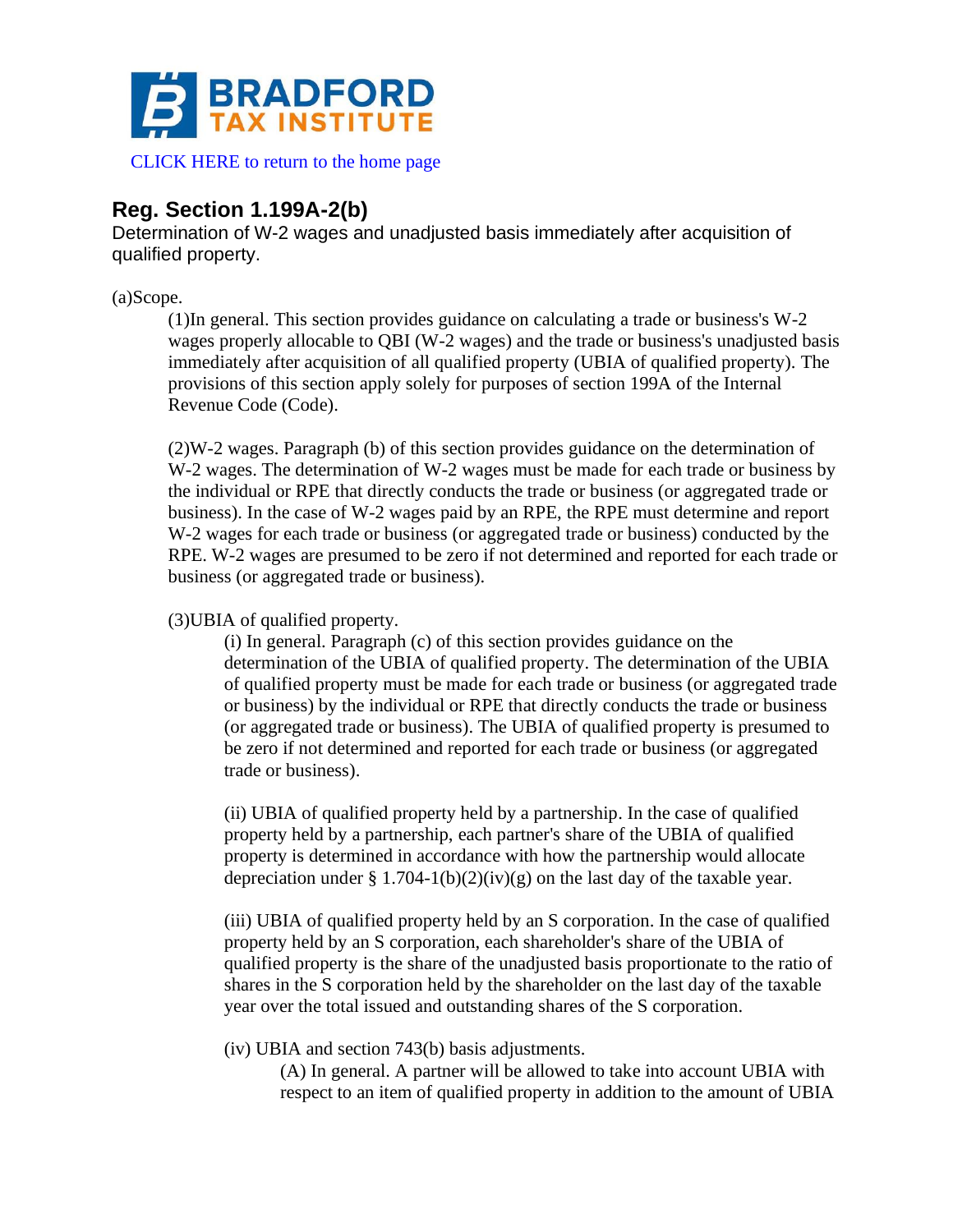with respect to such qualified property determined under paragraphs  $(a)(3)(i)$  and  $(c)$  of this section and allocated to such partner under paragraph  $(a)(3)(ii)$  of this section to the extent of the partner's excess section 743(b) basis adjustment with respect to such item of qualified property.

(B) Excess section 743(b) basis adjustments. A partner's excess section 743(b) basis adjustment is an amount that is determined with respect to each item of qualified property and is equal to an amount that would represent the partner's section 743(b) basis adjustment with respect to the same item of qualified property, as determined under §§ 1.743-1(b) and 1.755-1, but calculated as if the adjusted basis of all of the partnership's property was equal to the UBIA of such property. The absolute value of the excess section 743(b) basis adjustment cannot exceed the absolute value of the total section 743(b) basis adjustment with respect to qualified property.

(C) Computation of partner's share of UBIA with excess section 743(b) basis adjustments. The partnership first computes its UBIA with respect to qualified property under paragraphs  $(a)(3)(i)$  and  $(c)$  of this section and allocates such UBIA under paragraph  $(a)(3)(ii)$  of this section. If the sum of the excess section 743(b) basis adjustment for all of the items of qualified property is a negative number, that amount will be subtracted from the partner's UBIA of qualified property determined under paragraphs  $(a)(3)(i)$  and  $(c)$  of this section and allocated under paragraph  $(a)(3)(ii)$  of this section. A partner's UBIA of qualified property may not be below \$0. Excess section 743(b) basis adjustments are computed with respect to all section 743(b) adjustments, including adjustments made as a result of a substantial built-in loss under section 743(d).

(D) Examples. The provisions of this paragraph (a)(3)(iv) are illustrated by the following examples:

(1)

Example (1).

(i) Facts. A, B, and C are equal partners in partnership, PRS. PRS has a single trade or business that generates QBI. PRS has no liabilities and only one asset, a single item of qualified property with a UBIA equal to \$900,000. Each partner's share of the UBIA is \$300,000. A sells its onethird interest in PRS to T for \$350,000 when a section 754 election is in effect. At the time of the sale, the tax basis of the qualified property held by PRS is \$750,000. The amount of gain that would be allocated to T from a hypothetical transaction under  $\S 1.743-1(d)(2)$  is \$100,000. Thus, T's interest in PRS's previously taxed capital is equal to \$250,000 (\$350,000, the amount of cash T would receive if PRS liquidated immediately after the hypothetical transaction, decreased by \$100,000, T's share of gain from the hypothetical transaction). The amount of T's section 743(b) basis adjustment to PRS's qualified property is \$100,000 (the excess of \$350,000, T's cost basis for its interest, over \$250,000, T's share of the adjusted basis to PRS of the partnership's property).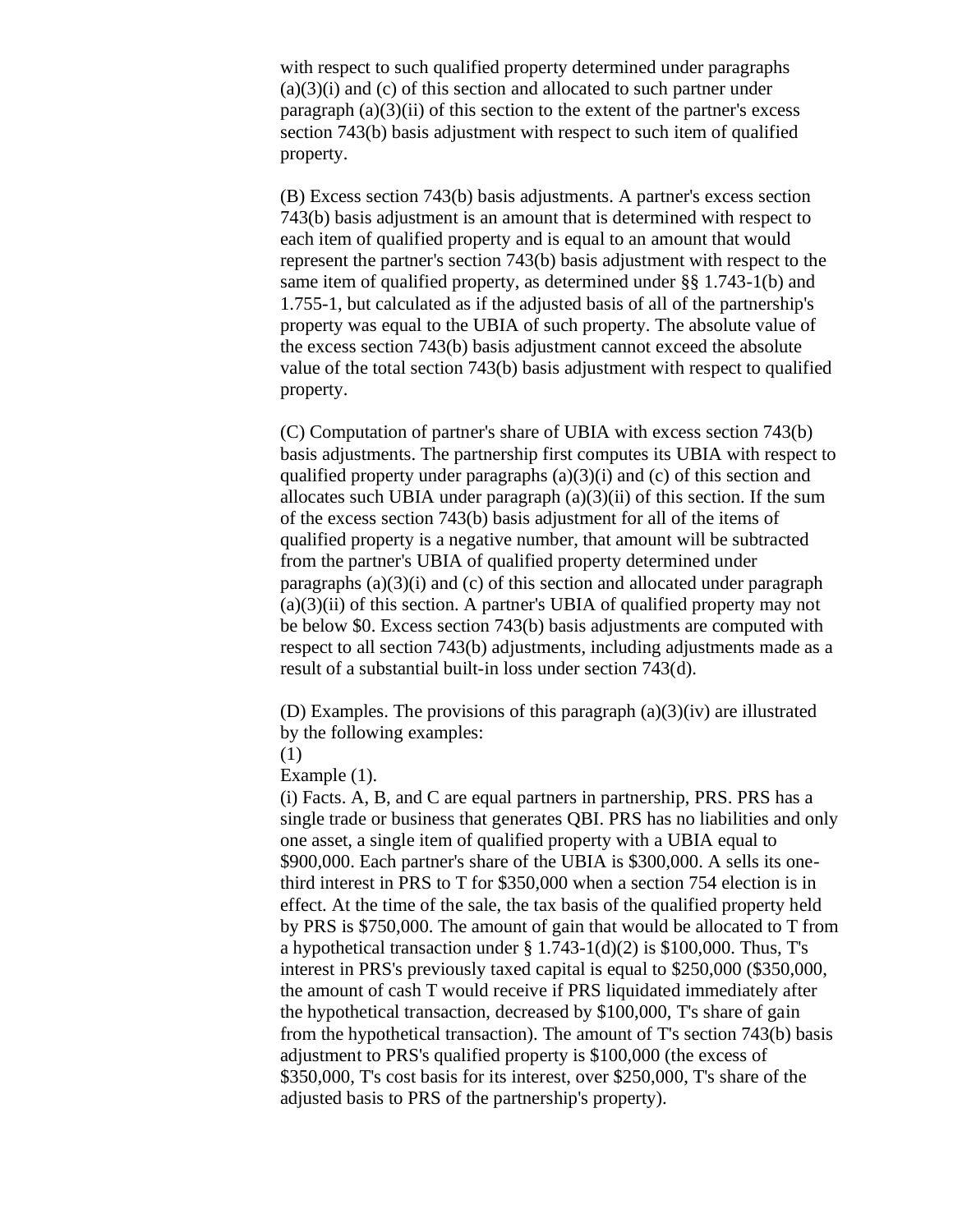(iii [sic ii]) Analysis. In order for T to determine its UBIA, T must calculate its excess section 743(b) basis adjustment. T's excess section 743(b) basis adjustment is equal to an amount that would represent T's section 743(b) basis adjustment with respect to the same item of qualified property, as determined under §§ 1.743-1(b) and 1.755-1, but calculated as if the adjusted basis of all of PRS's property was equal to the UBIA of such property. T's section 743(b) basis adjustment calculated as if adjusted basis of the qualified property were equal to its UBIA is \$50,000 (the excess of \$350,000, T's cost basis for its interest, over \$300,000, T's share of the adjusted basis to PRS of the partnership's property). Thus, T's excess section 743(b) basis adjustment is equal to \$50,000. For purposes of applying the UBIA limitation to T's share of QBI from PRS's trade or business, T's UBIA is equal to \$350,000 (\$300,000, T's one-third share of the qualified property's UBIA, plus \$50,000, T's excess section 743(b) basis adjustment).

## (2)

#### Example (2).

(i) Facts. Assume the same facts as in Example 1 of paragraph  $(a)(3)(iv)(D)(1)$  of this section, except that A sells its one-third interest in PRS to T for \$200,000 when a section 754 election is in effect. At the time of the sale, the tax basis of the qualified property held by PRS is \$750,000, and the amount of loss that would be allocated to T from a hypothetical transaction under  $\S 1.743-1(d)(2)$  is \$50,000. Thus, T's interest in PRS's previously taxed capital is equal to \$250,000 (\$200,000, the amount of cash T would receive if PRS liquidated immediately after the hypothetical transaction, increased by \$50,000, T's share of loss from the hypothetical transaction). The amount of T's section 743(b) basis adjustment to PRS's qualified property is negative \$50,000 (the excess of \$250,000, T's share of the adjusted basis to PRS of the partnership's property, over \$200,000, T's cost basis for its interest).

(ii) Analysis. In order for T to determine its UBIA, T must calculate its excess section 743(b) basis adjustment. T's excess section 743(b) basis adjustment is equal to an amount that would represent T's section 743(b) basis adjustment with respect to the same item of qualified property, as determined under §§ 1.743-1(b) and 1.755-1, but calculated as if the adjusted basis of all of PRS's property was equal to the UBIA of such property. T's section 743(b) basis adjustment calculated as if adjusted basis of the qualified property were equal to its UBIA is negative \$100,000 (the excess of \$300,000, T's share of the adjusted basis to PRS of the partnership's property, over \$200,000, T's cost basis for its interest). T's excess section 743(b) basis adjustment to the qualified property is limited to the amount of T's section 743(b) basis adjustment of negative \$50,000. Thus, T's excess section 743(b) basis adjustment is equal to negative \$50,000. For purposes of applying the UBIA limitation to T's share of QBI from PRS's trade or business, T's UBIA is equal to \$250,000 (\$300,000, T's one-third share of the qualified property's UBIA, reduced by T's negative \$50,000 excess section 743(b) basis adjustment).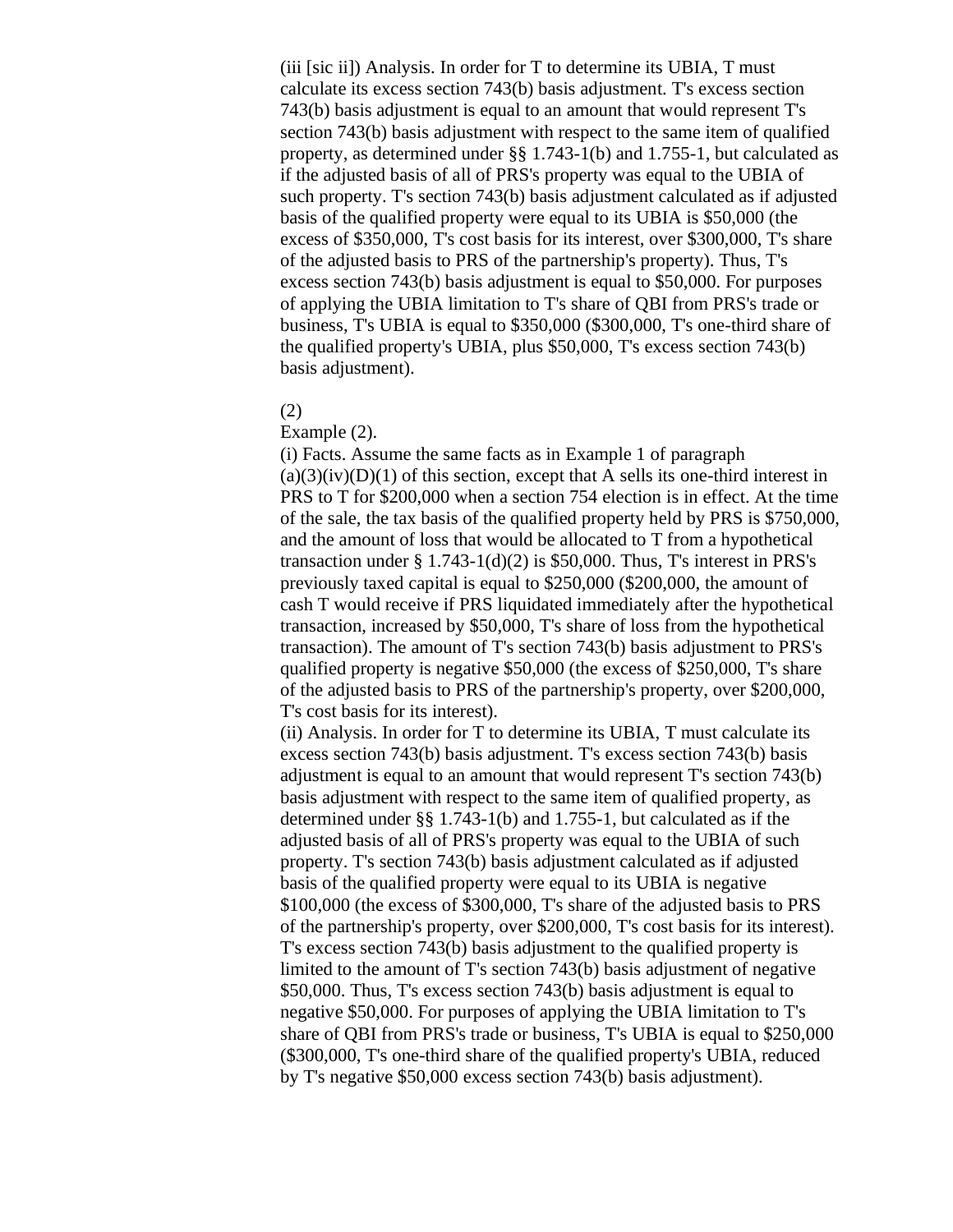## $(b)$ W-2 wages.

 $(1)$ In general. Section 199A(b)(2)(B) provides limitations on the section 199A deduction based on the W-2 wages paid with respect to each trade or business (or aggregated trade or business). Section 199A(b)(4)(B) provides that W-2 wages do not include any amount which is not properly allocable to QBI for purposes of section 199A(c)(1). This section provides a three step process for determining the W-2 wages paid with respect to a trade or business that are properly allocable to QBI. First, each individual or RPE must determine its total W-2 wages paid for the taxable year under the rules in paragraph (b)(2) of this section. Second, each individual or RPE must allocate its W-2 wages between or among one or more trades or businesses under the rules in paragraph (b)(3) of this section. Third, each individual or RPE must determine the amount of such wages with respect to each trade or business, which are allocable to the QBI of the trade or business (or aggregated trade or business) under the rules in paragraph (b)(4) of this section.

#### (2)Definition of W-2 wages.

(i) In general. Section  $199A(b)(4)(A)$  provides that the term W-2 wages means with respect to any person for any taxable year of such person, the amounts described in section  $6051(a)(3)$  and  $(8)$  paid by such person with respect to employment of employees by such person during the calendar year ending during such taxable year. Thus, the term W-2 wages includes the total amount of wages as defined in section  $3401(a)$  plus the total amount of elective deferrals (within the meaning of section  $402(g)(3)$ , the compensation deferred under section 457, and the amount of designated Roth contributions (as defined in section 402A). For this purpose, except as provided in paragraphs  $(b)(2)(iv)(C)(2)$  and  $(b)(2)(iv)(D)$ of this section, the Forms W-2, ``Wage and Tax Statement,'' or any subsequent form or document used in determining the amount of W-2 wages, are those issued for the calendar year ending during the individual's or RPE's taxable year for wages paid to employees (or former employees) of the individual or RPE for employment by the individual or RPE. For purposes of this section, employees of the individual or RPE are limited to employees of the individual or RPE as defined in section  $3121(d)(1)$  and (2). (For purposes of section 199A, this includes officers of an S corporation and employees of an individual or RPE under common law.)

(ii) Wages paid by a person other than a common law employer. In determining W-2 wages, an individual or RPE may take into account any W-2 wages paid by another person and reported by the other person on Forms W-2 with the other person as the employer listed in Box c of the Forms W-2, provided that the W-2 wages were paid to common law employees or officers of the individual or RPE for employment by the individual or RPE. In such cases, the person paying the W-2 wages and reporting the W-2 wages on Forms W-2 is precluded from taking into account such wages for purposes of determining W-2 wages with respect to that person. For purposes of this paragraph  $(b)(2)(ii)$ , persons that pay and report W-2 wages on behalf of or with respect to others can include, but are not limited to, certified professional employer organizations under section 7705, statutory employers under section 3401(d)(1), and agents under section 3504.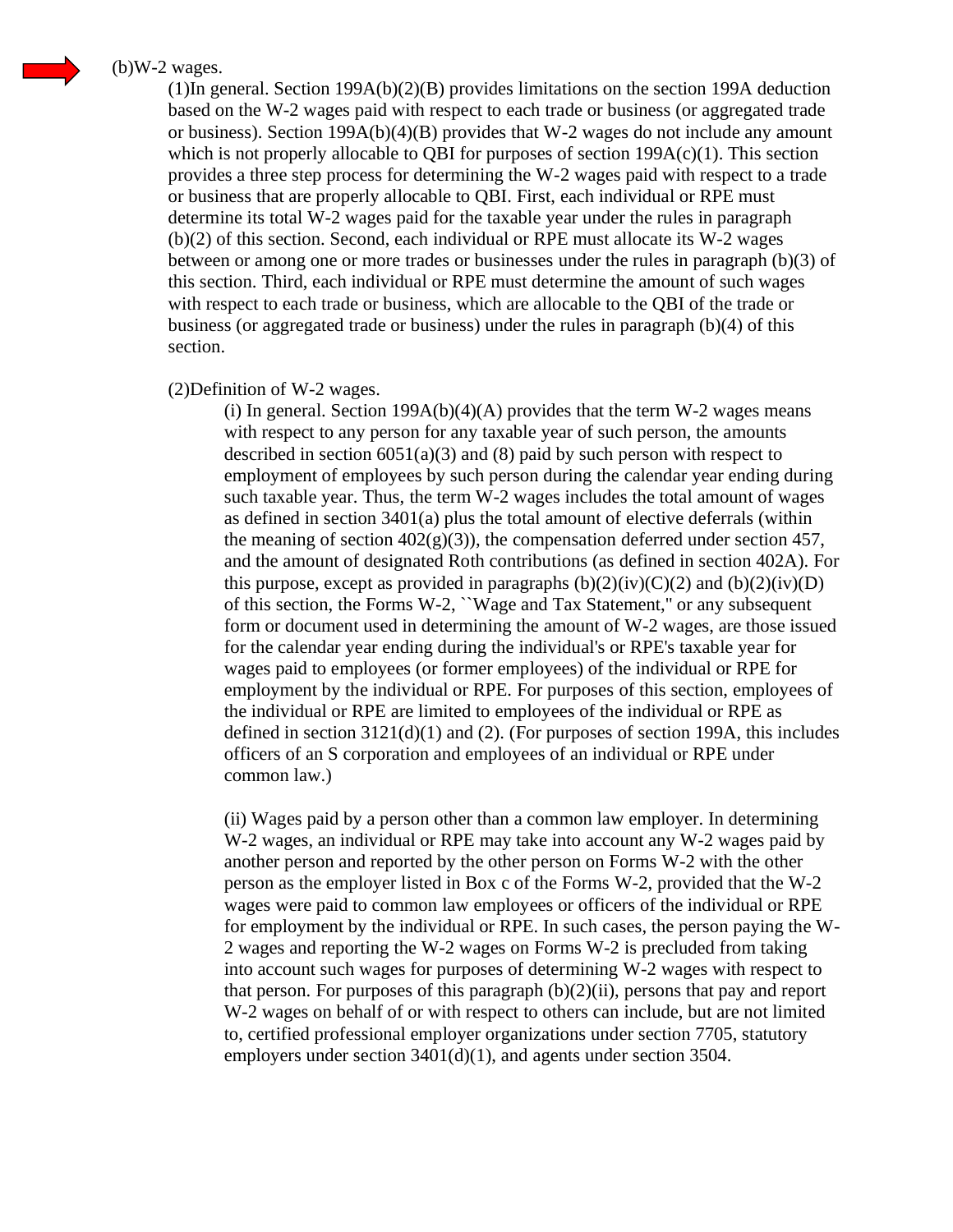(iii) Requirement that wages must be reported on return filed with the Social Security Administration (SSA).

(A) In general. Pursuant to section  $199A(b)(4)(C)$ , the term W-2 wages does not include any amount that is not properly included in a return filed with SSA on or before the 60th day after the due date (including extensions) for such return. Under § 31.6051-2 of this chapter, each Form W-2 and the transmittal Form W-3, "Transmittal of Wage and Tax Statements," together constitute an information return to be filed with SSA. Similarly, each Form W-2c, "Corrected Wage and Tax Statement," and the transmittal Form W-3 or W-3c, "Transmittal of Corrected Wage and Tax Statements," together constitute an information return to be filed with SSA. In determining whether any amount has been properly included in a return filed with SSA on or before the 60th day after the due date (including extensions) for such return, each Form W-2 together with its accompanying Form W-3 will be considered a separate information return and each Form W-2c together with its accompanying Form W-3 or Form W-3c will be considered a separate information return. Section 6071(c) provides that Forms W-2 and W-3 must be filed on or before January 31 of the year following the calendar year to which such returns relate (but see the special rule in § 31.6071(a)-1T(a)(3)(i) of this chapter for monthly returns filed under §31.6011(a)-5(a) of this chapter).Corrected Forms W-2 are required to be filed with SSA on or before January 31 of the year following the year in which the correction is made.

(B) Corrected return filed to correct a return that was filed within 60 days of the due date. If a corrected information return (Return B) is filed with SSA on or before the 60th day after the due date (including extensions) of Return B to correct an information return (Return A) that was filed with SSA on or before the 60th day after the due date (including extensions) of the information return (Return A) and paragraph  $(b)(2)(iii)(C)$  of this section does not apply, then the wage information on Return B must be included in determining W-2 wages. If a corrected information return (Return D) is filed with SSA later than the 60th day after the due date (including extensions) of Return D to correct an information return (Return C) that was filed with SSA on or before the 60th day after the due date (including extensions) of the information return (Return C), and if Return D reports an increase (or increases) in wages included in determining W-2 wages from the wage amounts reported on Return C, then such increase (or increases) on Return D will be disregarded in determining W-2 wages (and only the wage amounts on Return C may be included in determining W-2 wages). If Return D reports a decrease (or decreases) in wages included in determining W-2 wages from the amounts reported on Return C, then, in determining W-2 wages, the wages reported on Return C must be reduced by the decrease (or decreases) reflected on Return D.

(C) Corrected return filed to correct a return that was filed later than 60 days after the due date. If an information return (Return F) is filed to correct an information return (Return E) that was not filed with SSA on or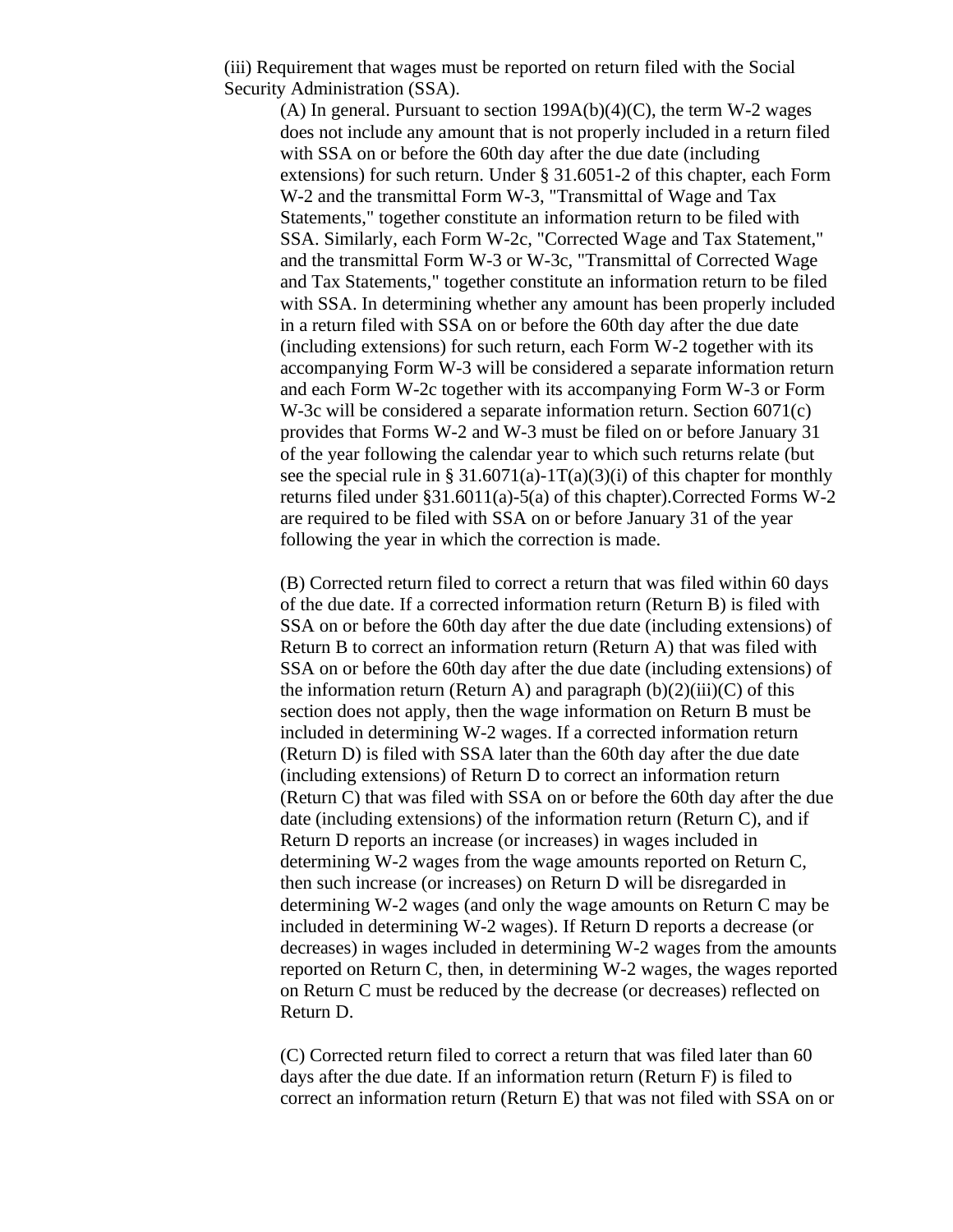before the 60th day after the due date (including extensions) of Return E, then Return F (and any subsequent information returns filed with respect to Return E) will not be considered filed on or before the 60th day after the due date (including extensions) of Return F (or the subsequent corrected information return). Thus, if a Form W-2c is filed to correct a Form W-2 that was not filed with SSA on or before the 60th day after the due date (including extensions) of the Form W-2 (or to correct a Form W-2c relating to Form W-2 that had not been filed with SSA on or before the 60th day after the due date (including extensions) of the Form  $W-2$ ), then this Form W-2c will not be considered to have been filed with SSA on or before the 60th day after the due date (including extensions) for this Form W-2c (or corrected Form W-2), regardless of when the Form W-2c is filed.

(iv) Methods for calculating W-2 wages.

(A) In general. The Secretary may provide for methods to be used in calculating W-2 wages, including W-2 wages for short taxable years by publication in the Internal Revenue Bulletin (see  $\S 601.601(d)(2)(ii)(b)$  of this chapter).

(B) Acquisition or disposition of a trade or business.

(1) In general. In the case of an acquisition or disposition of a trade or business, the major portion of a trade or business, or the major portion of a separate unit of a trade or business that causes more than one individual or entity to be an employer of the employees of the acquired or disposed of trade or business during the calendar year, the W-2 wages of the individual or entity for the calendar year of the acquisition or disposition are allocated between each individual or entity based on the period during which the employees of the acquired or disposed of trade or business were employed by the individual or entity, regardless of which permissible method is used for reporting predecessor and successor wages on Form W-2, ``Wage and Tax Statement.'' For this purpose, the period of employment is determined consistently with the principles for determining whether an individual is an employee described in paragraph (b) of this section.

(2) Acquisition or disposition. For purposes of this paragraph  $(b)(2)(iv)(B)$ , the term acquisition or disposition includes an incorporation, a formation, a liquidation, a reorganization, or a purchase or sale of assets.

(C) Application in the case of a person with a short taxable year. (1) In general. In the case of an individual or RPE with a short taxable year, subject to the rules of paragraph (b)(2) of this section, the W-2 wages of the individual or RPE for the short taxable year include only those wages paid during the short taxable year to employees of the individuals or RPE, only those elective deferrals (within the meaning of section  $402(g)(3)$ ) made during the short taxable year by employees of the individual or RPE and only compensation actually deferred under section